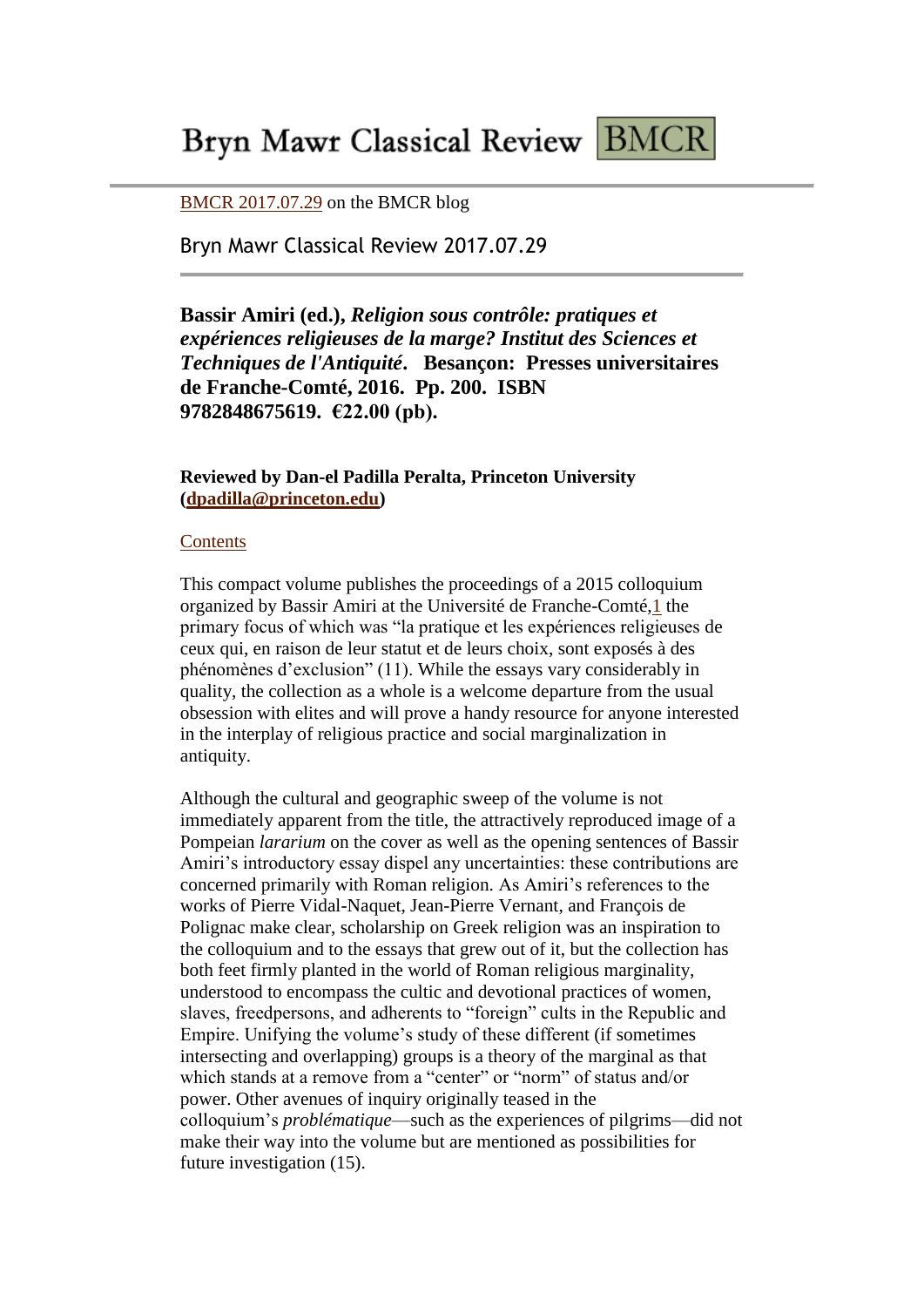The contributions themselves are organized under three headings. In "Pratiques religieuses et marginalité," four essays take up the interest of Romans in non-traditional cult, with the first two training their sights on Varro. Yves Lehmann asserts on the basis of Varro's interest in Egyptian cosmogenic theologies that the most erudite of the Romans may have been intimate with the mysteries of Isis and Serapis; while I was not won over by the claim that "l'âme contemplative, fortement idéaliste de Varron a recueilli avec ferveur" (22) the teaching of Egyptian priests, Lehmann is surely right to see Varro as far more than a stolid custodian of the old Roman religion. Alessandra Rolle's essay works through a close reading of five fragments of Varro's Menippean satire *Eumenides* to build a case for interpreting the satire as an ironizing - if not outright sarcastic - depiction of Serapis cult at Rome, detecting in it the faint echoes of a strong Varronian response to the Egyptianizing proclivities of late-republican figures such as Q. Caecilius Metellus Pius. While some Serapis worshippers may have steered clear of onions and watercress (fr. 138 Bücheler = 147 Cèbe), other Romans of the late Republic and early Empire became aficionados of vegetarianism, the Pythagorean flavor of which is the theme of Gérard Freyburger's essay. Harping on the "hostilité constante de la population [romaine] à l'encontre du pythagorisme" and concluding with the speculation that Ovid's famously enigmatic Pythagorean interlude in *Met*. XV not only discloses the poet's personal views but factored in his exile, Freyburger's sketch should be read alongside Katharina Volk's recent essay on the Roman Pythagoras[.2](x-msg://62/#n2) Rounding out this section of the volume and bridging to the next section's concern with slaves and freedpersons is Françoise Van Haeperen's clear and focused summary of her research in progress on civic priesthoods during the Empire. Exploiting the epigraphic evidence, Van Haeperen documents the underrepresentation of freedmen and freedwomen in these priesthoods, with the significant and revealing exception of the cult of Magna Mater (and possibly the cult of Isis).

Part II of the volume takes up "La religion au prisme du statut juridique des dévots," beginning with Bassir Amiri's evocative reconstruction of the religious life of the Roman slave, "situé à l'interface" of visibility and invisibility. In its investigation of the double dialectic of prominence and subordination at work in the cultic routines of slave *victimarii*, Amiri's sophisticated essay drives home its arguments by adducing the visual evidence of sacrificial scenes on Roman reliefs. Yet save for a remark about "l'attention scrupuleuse portée à la réalisation des gestes qui permettra de faire place à la satisfaction du devoir bien accompli" (68), Amiri mostly punts on the question of the emotional affect engendered within *victimarii* by the paradox of being at once ritually necessary and socially marginal. Next in line is Andrea Binsfeld, whose contribution steps outside of Roman Italy to summarize research on slave and freedperson inscriptions from the *civitas Treverorum*: four inscriptions from Trier are discussed with the aim of showing how dedications of slaves and *liberti* "s'inscrivent d'une part dans le cadre du culte municipal de Lenus Mars et d'autre part dans celui du culte impérial" (83); also examined are dedications addressed to Mercury and Rosmerta in the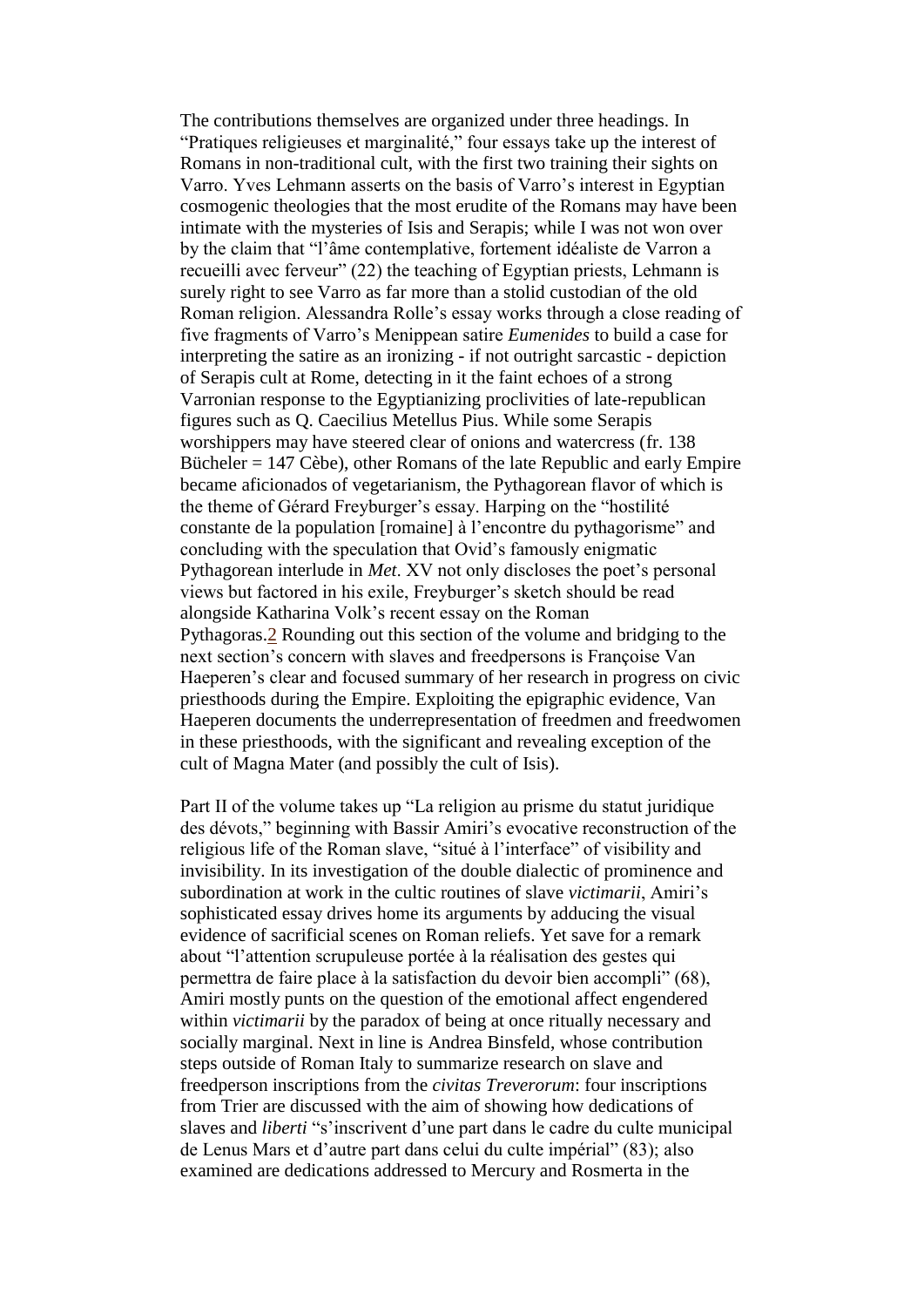territory of the *civitas* and inscriptions from the military outpost at Mainz. For all that the epigraphic material does to showcase the religious activities of slaves and *liberti* in this neck of the provincial woods, Binsfeld is quick to remind us that those capable of erecting these inscriptions formed part of a "groupe très élevé … la plupart des esclaves et affranchis restent muets" (89).

Darja Šterbenc Erker's chapter travels back to Rome to investigate the role and place of *matronae* in the Secular Games of Augustus and of Septimius Severus. After a brief overview of the debate over the "sacrificial incapacity" of Roman women, the chapter proceeds to a lucid analysis of the different roles accorded to *matronae* in the two *ludi*, as gleaned from the epigraphic *commentarii*that survive for each. At both the Augustan and Severan games, male officiants (Agrippa and Septimius Severus respectively) dictated to the supplicating matrons the prayer they were to use; however, whereas the Augustan *commentarii* present these matrons as an undifferentiated group, the Severan record names them (110). Likewise attentive to the cultic roles of women but ranging well beyond Rome is this section's final chapter, in which Ludivine Beaurin assesses whether the cult of Isis in the Roman West was truly "un culte de femmes." Mining the epigraphic evidence gathered and sifted in a 2013 doctoral *thèse*, Beaurin is able to debunk the stereotypical representation of Isis-cult in the literary sources by demonstrating that it was neither a specifically female cult nor a cult primarily of interest to foreigners and social outsiders; what it did offer women perusing the wares available to them in the empire-wide religious marketplace were "des alternatives individuelles leur permettant d'enrichir non seulement leur vie religieuse mais aussi leur existence sociale" (137).

With Part III ("Chrétiens et païens dans le devenir religieux de Rome"), the focus tilts to Christianity. Of all the contributions, Christian Stein's essay is the only one to open with a definition of *marginalité*—after which he proceeds to an exposition of a simple yet powerful model for explaining early Christianity's durability on the social margins. The model lays down three determinative factors: first, the extent of an individual or group's religious integration (here Stein devotes some words to the religious "gradient" typical of cities throughout the Roman Empire, sweeping downward from elites at the center of public religious ritual to non-elite citizens, and from there to residents, migrants, women, slaves, etc.); second, social integration, best gauged by considering whose prospective or actual conversion to Christianity was likeliest to give rise to public scandal; and third, legal constraint, in particular the (un)willingness of governors to prosecute Christians during the  $1<sup>st</sup>$  and  $2<sup>nd</sup>$  centuries. Baudouin Decharneux's chapter on the marginalization of Christians in Lucian's *Peregrinus* shares some interpretive affinities with Stein and is enlivened with delectable moments, among them the *amusebouche* comparison of Lucian's Greek to "l'anglais que les petits-bourgeois des lointaines régions du Commonwealth affectent lorsqu'ils font leurs études à Oxford ou Cambridge" (163). However, the claim that Lucian had no patience with marginalized Christians in part because he had been born a marginal and came to feel the need to distinguish his cultural trajectory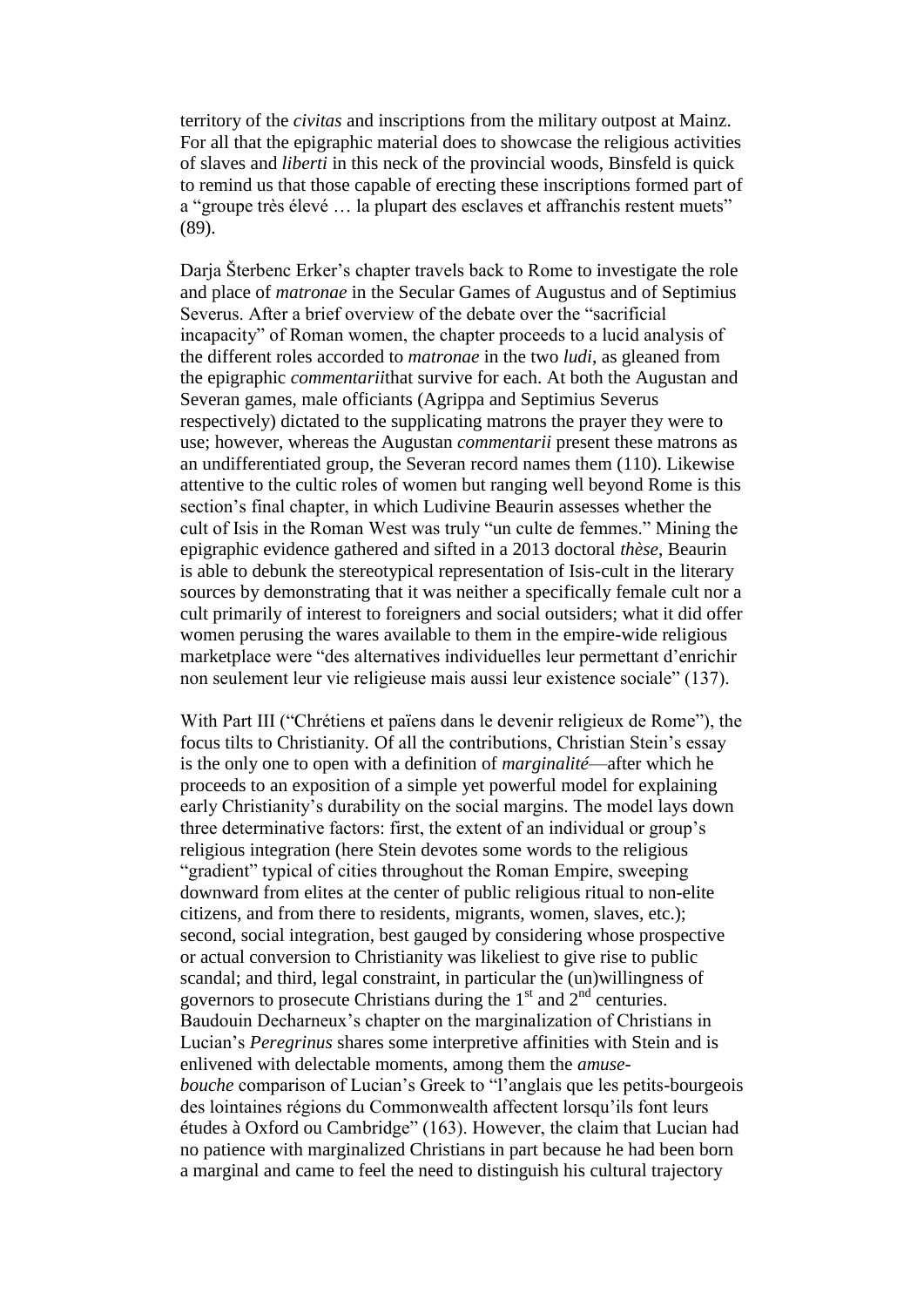from that of a Peregrinus could have benefited from a sharper polish; and readers jaded by sunny- side-up panegyrics to empire will find Decharneux's rose-tinted representation of the world of the Antonines as a social system that "savait comment s'adjoindre les plus brillants de ses marginaux en les fascinant et subjuguant par et grâce à sa richesse culturelle" (164) hard to take on board. The final chapter of this section and of the volume as a whole returns the reader to Trier, in the form of Marcello Ghetta's re-evaluation of the Late Antique evidence for the wax and wane of ritual activity in and around the sanctuaries of Gaul and Germania. Ghetta shows that the material evidence for a pagan "decline" is far from straightforward, and cites the inscriptions that survive to attest the continuing presence of pagan cults: "… la religion païenne n'était pas devenue une religion à la marge durant l'Antiquité tardive" (182).

The volume ends with a wrap-up by Bruno Poulle that commences with the *recusatio* "Il n'est pas toujours facile de faire la synthèse […]." Much the same feeling weighed on this reviewer when evaluating these contributions. Despite their differing emphases, the volume's essays coalesce around several methodological commitments, some more apparent on an initial read than others. Channeling John Scheid (and William Van Andringa), multiple contributions take as axiomatic the notion that blood sacrifice was at the center of Roman religion, and that those not competent to officiate over blood sacrifice were *ipso facto* religiously subordinated to those who could. To cite only one instance of this line of argument, L. Beaurin contends that the roles of women in the public rituals of Isis cult were "mixtes mais subordonnées puisqu'elles ne semblent pas avoir un rôle actif dans le sacrifice sanglant, cœur de la pratique religieuse romaine qui reste entre les mains des hommes" (126). However, it bears noting that real pressure has been applied to Scheid's position in recent years: efforts to dethrone blood sacrifice from its Burkertian preeminence are now picking up steam[,3](x-msg://62/#n3) and Celia Schultz has contended that not all—in fact not even *most* —sacrifice was blood sacrifice[.4](x-msg://62/#n4)

By and large, the contributors' engagement with English-language scholarship is light, with Binsfeld's reliance on Orlando Patterson and Sandra Joshel and Stein's interest in Rodney Stark standing out as prominent exceptions. Not that this is a bad thing: some readers might find it curious that a collection of essays on marginal groups in Roman religion makes only passing references to Beard/North/Price, but others might see this non-engagement as a tactful redress of one of BNP's shortcomings. And certainly the essays will bring good cheer to anyone fearful of the tyranny of the Anglophone over classics, or of the prospect of scholarship practiced "allein mit Englisch und im Horizont allein amerikanischer Diskussionen" that so distressed E.A. Schmidt back in 2001[.5I](x-msg://62/#n5)t is French scholarship that receives pride of place in this volume, and the imprint of Scheid is everywhere to be found: seven of the eleven contributions cite him, with Amiri—half of whose bibliography consists of Scheid publications—leading the charge.